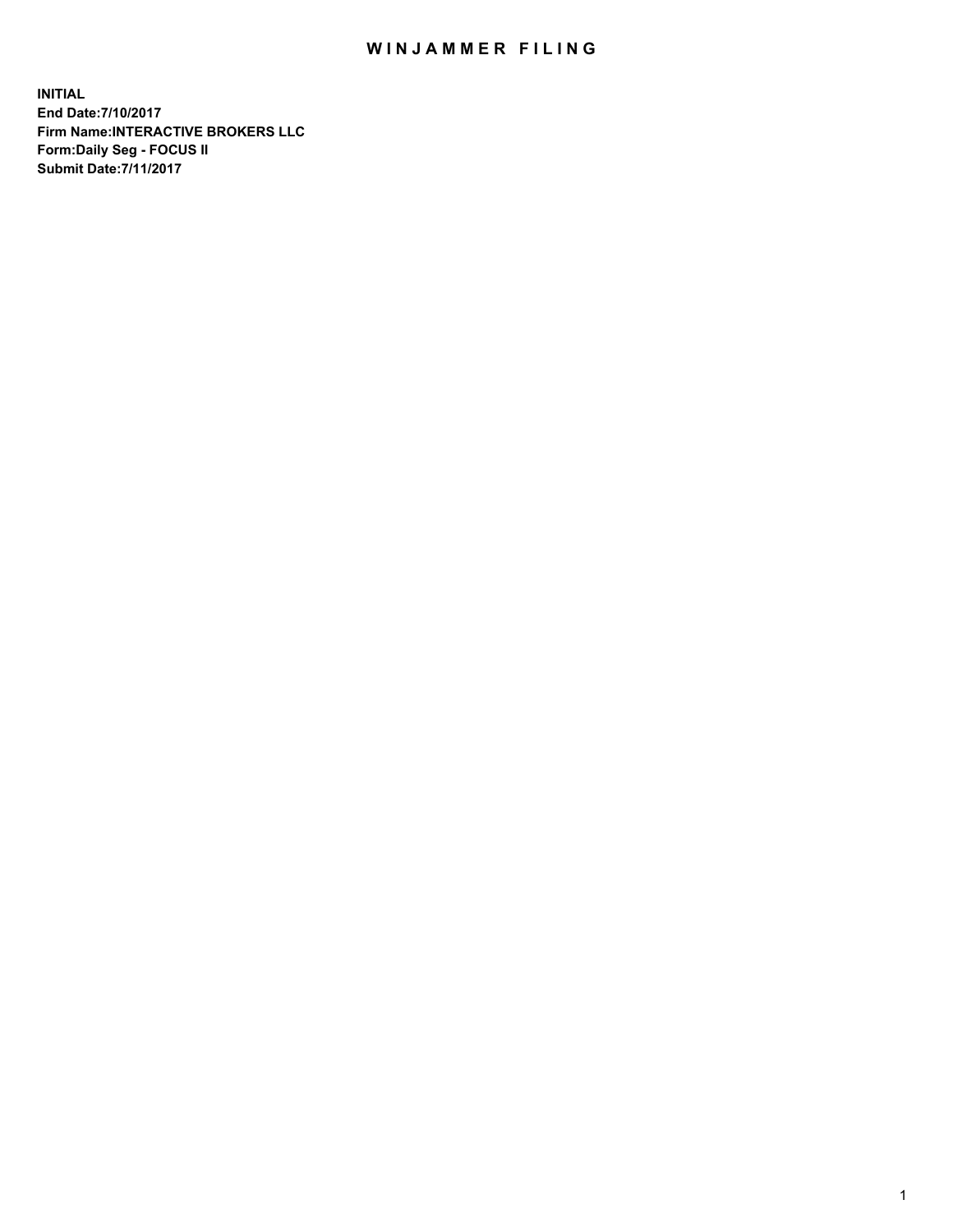## **INITIAL End Date:7/10/2017 Firm Name:INTERACTIVE BROKERS LLC Form:Daily Seg - FOCUS II Submit Date:7/11/2017 Daily Segregation - Cover Page**

| Name of Company<br><b>Contact Name</b><br><b>Contact Phone Number</b><br><b>Contact Email Address</b>                                                                                                                                                                                                                          | <b>INTERACTIVE BROKERS LLC</b><br><b>James Menicucci</b><br>203-618-8085<br>jmenicucci@interactivebrokers.c<br>om |
|--------------------------------------------------------------------------------------------------------------------------------------------------------------------------------------------------------------------------------------------------------------------------------------------------------------------------------|-------------------------------------------------------------------------------------------------------------------|
| FCM's Customer Segregated Funds Residual Interest Target (choose one):<br>a. Minimum dollar amount: ; or<br>b. Minimum percentage of customer segregated funds required:%; or<br>c. Dollar amount range between: and; or<br>d. Percentage range of customer segregated funds required between:% and%.                          | $\overline{\mathbf{0}}$<br>0<br>155,000,000 245,000,000<br>0 <sub>0</sub>                                         |
| FCM's Customer Secured Amount Funds Residual Interest Target (choose one):<br>a. Minimum dollar amount: ; or<br>b. Minimum percentage of customer secured funds required:%; or<br>c. Dollar amount range between: and; or<br>d. Percentage range of customer secured funds required between: % and %.                          | $\overline{\mathbf{0}}$<br>0<br>80,000,000 120,000,000<br>0 <sub>0</sub>                                          |
| FCM's Cleared Swaps Customer Collateral Residual Interest Target (choose one):<br>a. Minimum dollar amount: ; or<br>b. Minimum percentage of cleared swaps customer collateral required:% ; or<br>c. Dollar amount range between: and; or<br>d. Percentage range of cleared swaps customer collateral required between:% and%. | $\overline{\mathbf{0}}$<br>$\overline{\mathbf{0}}$<br>0 <sub>0</sub><br><u>00</u>                                 |

Attach supporting documents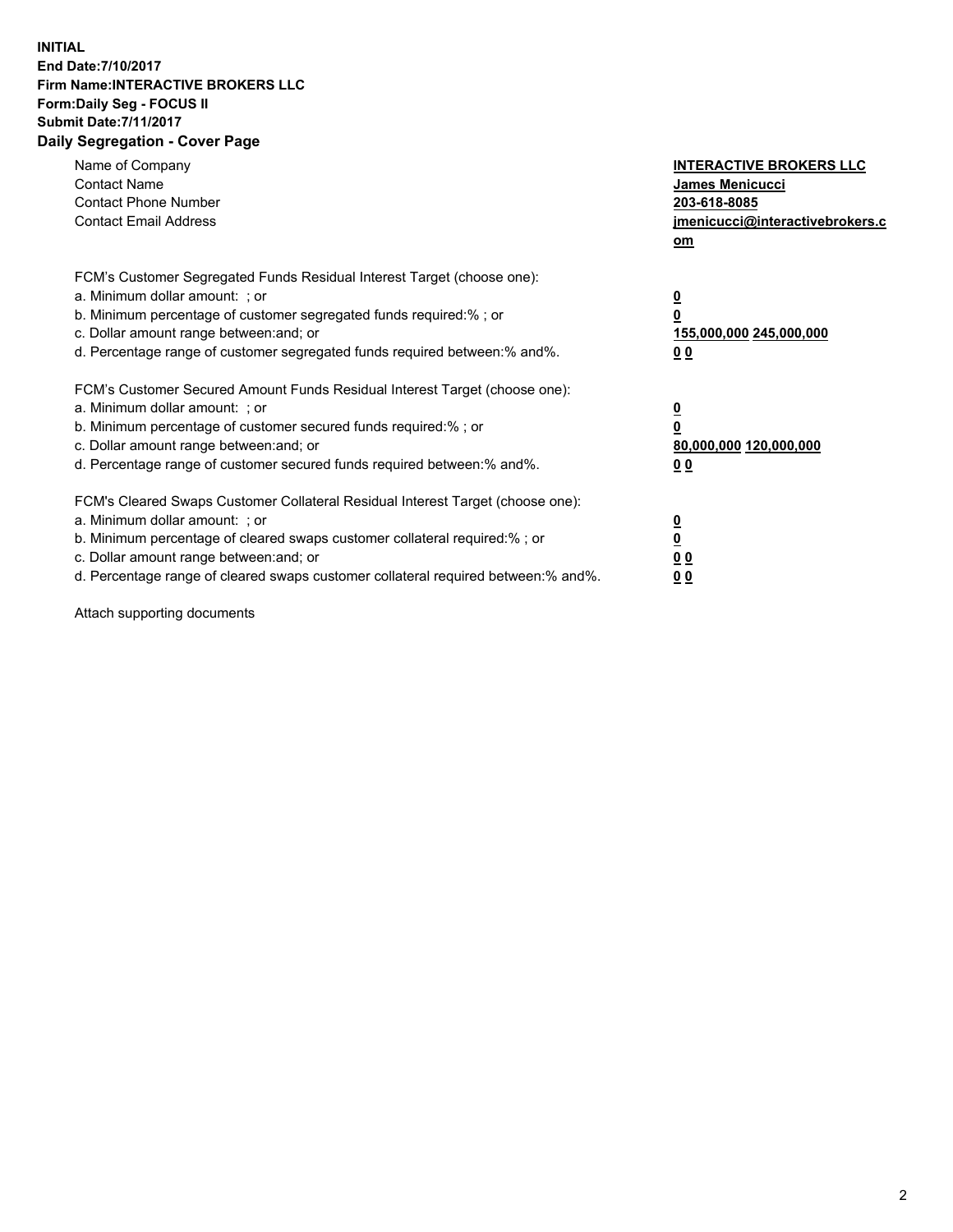## **INITIAL End Date:7/10/2017 Firm Name:INTERACTIVE BROKERS LLC Form:Daily Seg - FOCUS II Submit Date:7/11/2017**

|            | <b>Daily Segregation - Secured Amounts</b>                                                  |                                  |
|------------|---------------------------------------------------------------------------------------------|----------------------------------|
|            | Foreign Futures and Foreign Options Secured Amounts                                         |                                  |
|            | Amount required to be set aside pursuant to law, rule or regulation of a foreign            | $0$ [7305]                       |
|            | government or a rule of a self-regulatory organization authorized thereunder                |                                  |
| 1.         | Net ledger balance - Foreign Futures and Foreign Option Trading - All Customers             |                                  |
|            | A. Cash                                                                                     | 348,856,629 [7315]               |
|            | B. Securities (at market)                                                                   | $0$ [7317]                       |
| 2.         | Net unrealized profit (loss) in open futures contracts traded on a foreign board of trade   | 14,994,151 [7325]                |
| 3.         | Exchange traded options                                                                     |                                  |
|            | a. Market value of open option contracts purchased on a foreign board of trade              | <b>57,361</b> [7335]             |
|            | b. Market value of open contracts granted (sold) on a foreign board of trade                | -23,054 [7337]                   |
| 4.         | Net equity (deficit) (add lines 1. 2. and 3.)                                               | 363,885,087 [7345]               |
| 5.         | Account liquidating to a deficit and account with a debit balances - gross amount           | <b>3,111</b> [7351]              |
|            | Less: amount offset by customer owned securities                                            | 0 [7352] 3,111 [7354]            |
| 6.         | Amount required to be set aside as the secured amount - Net Liquidating Equity              | 363,888,198 [7355]               |
|            | Method (add lines 4 and 5)                                                                  |                                  |
| 7.         | Greater of amount required to be set aside pursuant to foreign jurisdiction (above) or line | 363,888,198 [7360]               |
|            | 6.                                                                                          |                                  |
|            | FUNDS DEPOSITED IN SEPARATE REGULATION 30.7 ACCOUNTS                                        |                                  |
| 1.         | Cash in banks                                                                               |                                  |
|            | A. Banks located in the United States                                                       | 64,762,603 [7500]                |
|            | B. Other banks qualified under Regulation 30.7                                              | 0 [7520] 64,762,603 [7530]       |
| 2.         | Securities                                                                                  |                                  |
|            | A. In safekeeping with banks located in the United States                                   | 343,664,005 [7540]               |
|            | B. In safekeeping with other banks qualified under Regulation 30.7                          | 0 [7560] 343,664,005 [7570]      |
| 3.         | Equities with registered futures commission merchants                                       |                                  |
|            | A. Cash                                                                                     | $0$ [7580]                       |
|            | <b>B.</b> Securities                                                                        | $0$ [7590]                       |
|            | C. Unrealized gain (loss) on open futures contracts                                         | $0$ [7600]                       |
|            | D. Value of long option contracts                                                           | $0$ [7610]                       |
|            | E. Value of short option contracts                                                          | 0 [7615] 0 [7620]                |
| 4.         | Amounts held by clearing organizations of foreign boards of trade                           |                                  |
|            | A. Cash                                                                                     | $0$ [7640]                       |
|            | <b>B.</b> Securities                                                                        | $0$ [7650]                       |
|            | C. Amount due to (from) clearing organization - daily variation                             | $0$ [7660]                       |
|            | D. Value of long option contracts                                                           | $0$ [7670]                       |
|            | E. Value of short option contracts                                                          | 0 [7675] 0 [7680]                |
| 5.         | Amounts held by members of foreign boards of trade                                          |                                  |
|            | A. Cash                                                                                     | 74,323,633 [7700]                |
|            | <b>B.</b> Securities                                                                        | $0$ [7710]                       |
|            | C. Unrealized gain (loss) on open futures contracts                                         | 9,564,556 [7720]                 |
|            | D. Value of long option contracts                                                           | 57,361 [7730]                    |
|            | E. Value of short option contracts                                                          | -23,054 [7735] 83,922,496 [7740] |
| 6.         | Amounts with other depositories designated by a foreign board of trade                      | $0$ [7760]                       |
| 7.         | Segregated funds on hand                                                                    | $0$ [7765]                       |
| 8.         | Total funds in separate section 30.7 accounts                                               | 492,349,104 [7770]               |
| 9.         | Excess (deficiency) Set Aside for Secured Amount (subtract line 7 Secured Statement         | 128,460,906 [7380]               |
|            | Page 1 from Line 8)                                                                         |                                  |
| 10.<br>11. | Management Target Amount for Excess funds in separate section 30.7 accounts                 | 80,000,000 [7780]                |
|            | Excess (deficiency) funds in separate 30.7 accounts over (under) Management Target          | 48,460,906 [7785]                |
|            |                                                                                             |                                  |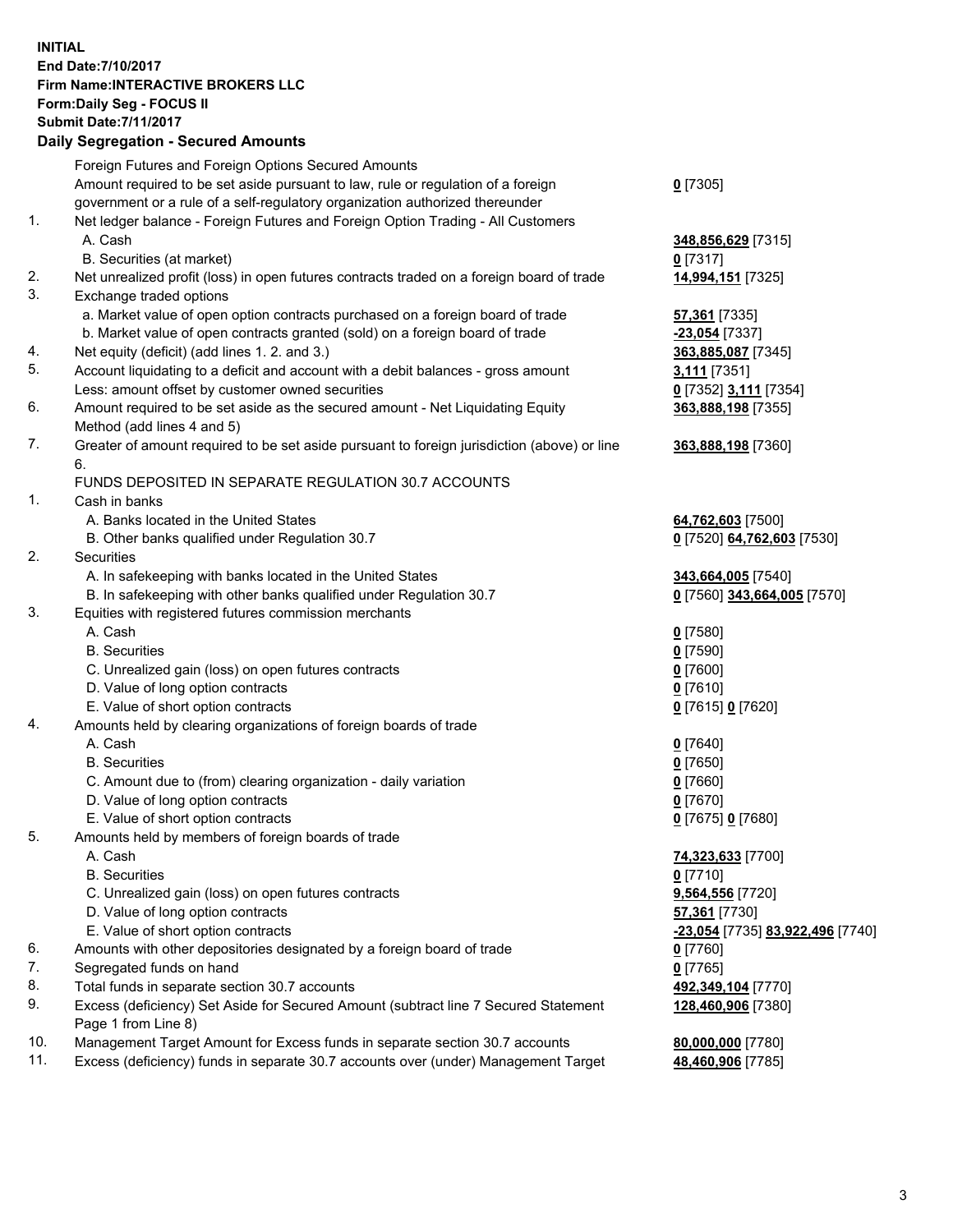**INITIAL End Date:7/10/2017 Firm Name:INTERACTIVE BROKERS LLC Form:Daily Seg - FOCUS II Submit Date:7/11/2017 Daily Segregation - Segregation Statement** SEGREGATION REQUIREMENTS(Section 4d(2) of the CEAct) 1. Net ledger balance A. Cash **4,255,608,233** [7010] B. Securities (at market) **0** [7020] 2. Net unrealized profit (loss) in open futures contracts traded on a contract market **-56,469,607** [7030] 3. Exchange traded options A. Add market value of open option contracts purchased on a contract market **225,566,109** [7032] B. Deduct market value of open option contracts granted (sold) on a contract market **-327,649,845** [7033] 4. Net equity (deficit) (add lines 1, 2 and 3) **4,097,054,890** [7040] 5. Accounts liquidating to a deficit and accounts with debit balances - gross amount **213,866** [7045] Less: amount offset by customer securities **0** [7047] **213,866** [7050] 6. Amount required to be segregated (add lines 4 and 5) **4,097,268,756** [7060] FUNDS IN SEGREGATED ACCOUNTS 7. Deposited in segregated funds bank accounts A. Cash **747,789,307** [7070] B. Securities representing investments of customers' funds (at market) **2,419,451,100** [7080] C. Securities held for particular customers or option customers in lieu of cash (at market) **0** [7090] 8. Margins on deposit with derivatives clearing organizations of contract markets A. Cash **521,989,556** [7100] B. Securities representing investments of customers' funds (at market) **738,588,547** [7110] C. Securities held for particular customers or option customers in lieu of cash (at market) **0** [7120] 9. Net settlement from (to) derivatives clearing organizations of contract markets **6,609,121** [7130] 10. Exchange traded options A. Value of open long option contracts **225,565,251** [7132] B. Value of open short option contracts **-327,648,874** [7133] 11. Net equities with other FCMs A. Net liquidating equity **0** [7140] B. Securities representing investments of customers' funds (at market) **0** [7160] C. Securities held for particular customers or option customers in lieu of cash (at market) **0** [7170] 12. Segregated funds on hand **0** [7150] 13. Total amount in segregation (add lines 7 through 12) **4,332,344,008** [7180] 14. Excess (deficiency) funds in segregation (subtract line 6 from line 13) **235,075,252** [7190] 15. Management Target Amount for Excess funds in segregation **155,000,000** [7194]

16. Excess (deficiency) funds in segregation over (under) Management Target Amount Excess

**80,075,252** [7198]